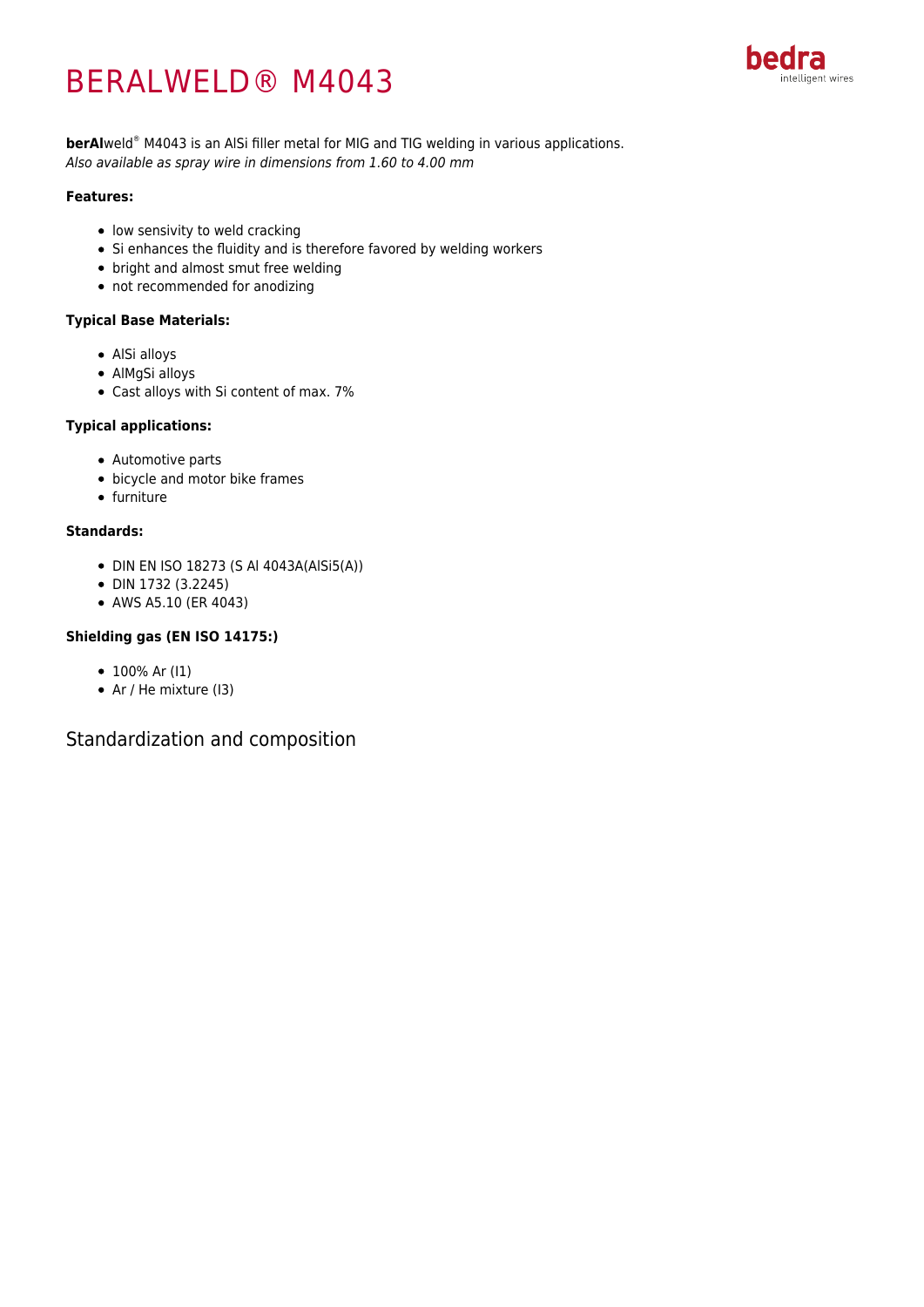

| <b>EN ISO 18273</b> | S Al 4043A(AlSi5(A))     |  |
|---------------------|--------------------------|--|
| <b>DIN 1732</b>     | 3.2245                   |  |
| <b>AWS A5.10</b>    | ER 4043                  |  |
| Si                  | $4.5 - 6.0$              |  |
| Fe                  | < 0.6                    |  |
| cu                  | < 0.30                   |  |
| Mn                  | < 0.15                   |  |
| Mg                  | < 0.05                   |  |
| $\mathsf{Cr}$       | $\overline{\phantom{a}}$ |  |
| Zn                  | < 0.10                   |  |
| z <sub>r</sub>      | $\overline{\phantom{0}}$ |  |
| Ti                  | < 0.15                   |  |
| $\mathbf{A}$        | Balance                  |  |
| Be                  | < 0.0003                 |  |
| <b>Others</b>       | < 0.15                   |  |

## Physical properties

| Density $(g/cm3)$             | 2.68        |
|-------------------------------|-------------|
| Melting range (°C)            | $573 - 625$ |
| Yield strength (MPa)          | $\geq 40$   |
| <b>Tensile strength (MPa)</b> | $\geq 120$  |
| Elongation (%)                | $\geq 8$    |